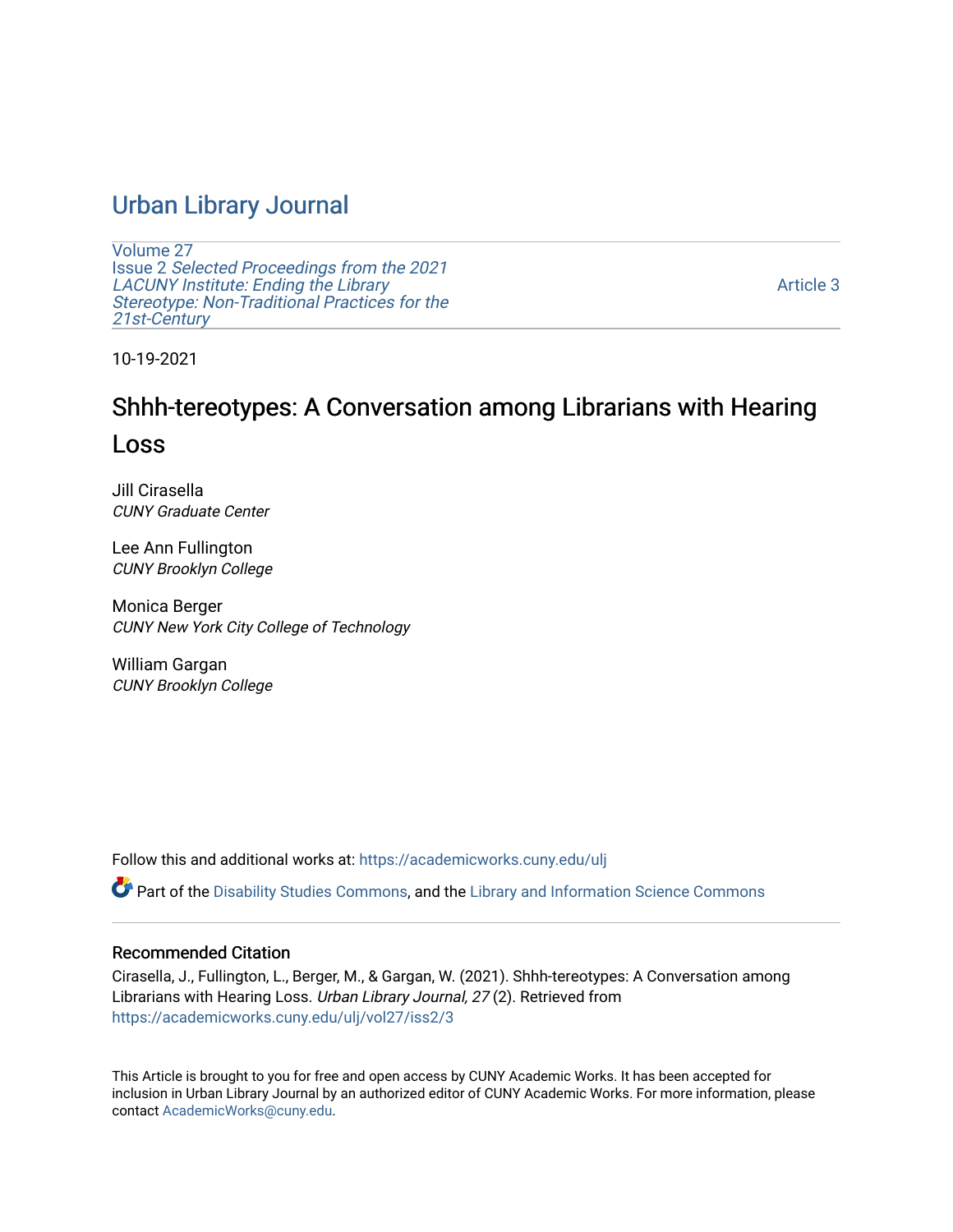# Shhh-tereotypes: A Conversation among Librarians with Hearing Loss

By Jill Cirasella, Lee Ann Fullington, Monica Berger, and William Gargan

### Abstract

We are four hard of hearing librarians dependent on hearing aids. Our hearing loss complicates our work, often in ways that are not apparent to colleagues and patrons. In this article, based on our panel at the 2021 LACUNY Institute, we share our experiences, challenges, and self-accommodations, and offer suggestions for supporting and effectively communicating with hard of hearing colleagues.

### Keywords

Hearing loss, hard of hearing, hearing aids, invisible disabilities, librarians

## Author Biographies

Jill Cirasella is Associate Librarian for Scholarly Communication at The Graduate Center of the City University of New York (CUNY), where she is also the librarian for audiology and speech-language-hearing sciences, among other subjects.

Lee Ann Fullington is Associate Professor and reference and instruction librarian at Brooklyn College, CUNY. She is a co-editor of the book Reflections on Practitioner Research: A Practical Guide for Information Professionals (ACRL Publications, 2020).

Monica Berger is Associate Professor, Instruction and Scholarly Communications Librarian, at New York City College of Technology, CUNY. In addition to her work as an instruction librarian, she supports faculty and undergraduate researchers' scholarship through workshops and consultations.

William Gargan, a past-president of LACUNY (1983–84), served as the Language & Literature Librarian at Brooklyn College for nearly 40 years until his retirement in 2018. He continues to review books in the fields of English & American literature for Library Journal and Choice.

### Introduction

The "Library Bill of Rights" from the American Library Association (ALA) states that libraries should provide resources for "all people of the community the library serves" and that "a person's right to use a library should not be denied or abridged because of origin, age, background, or views" (1996). In "Services to People with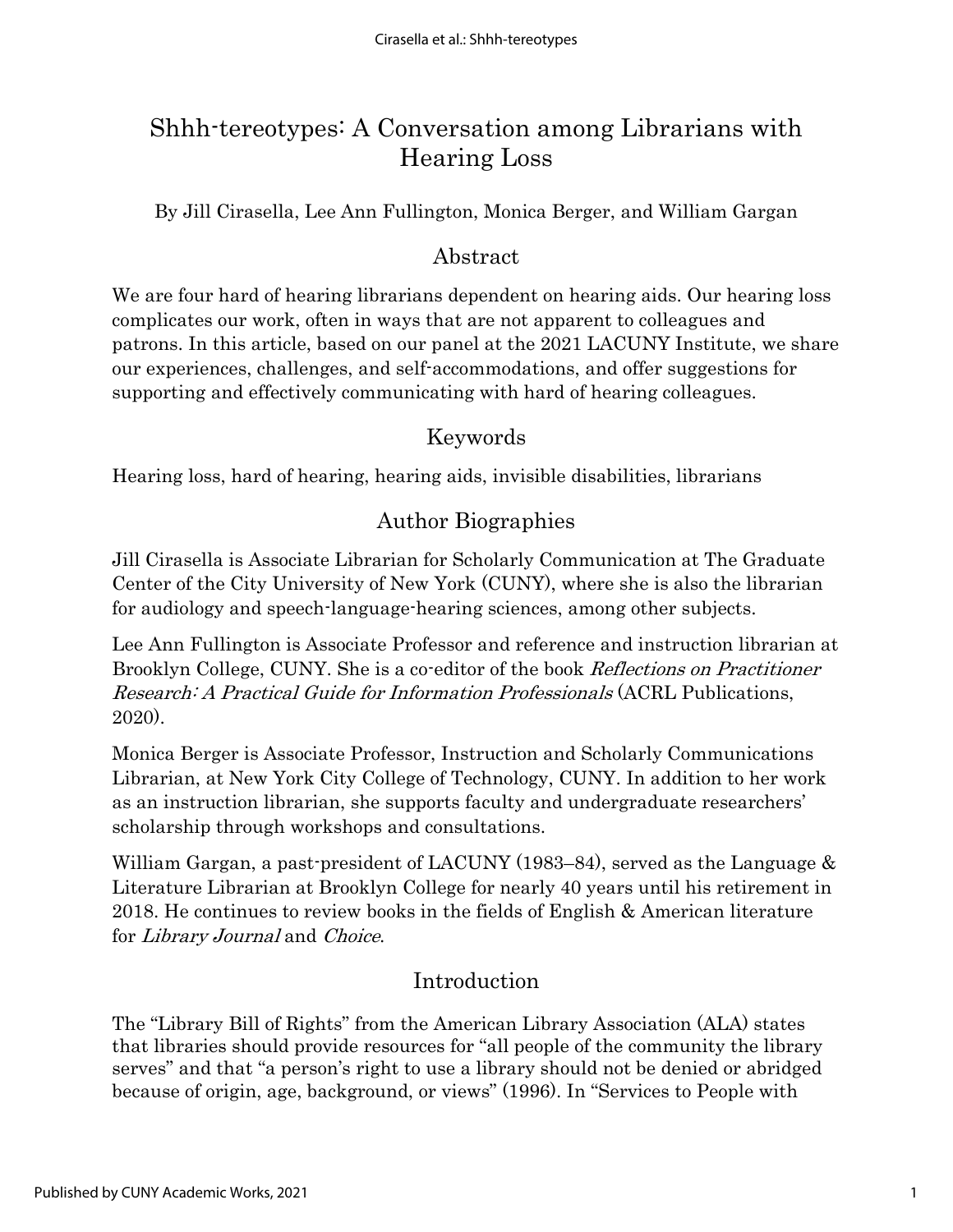Disabilities," an official interpretation of the "Library Bill of Rights," the ALA expands on these basic tenets, making explicit that they apply to people "of all ages and abilities" (2018). The document also addresses a library's responsibility to staff with disabilities: "Training should include effective techniques for . . . working with colleagues with disabilities. Libraries should adopt policies to ensure that people with disabilities have an opportunity to serve as members of the library staff, administrative units, and governing boards" (2018).

Nevertheless, there is far more in the library literature about patrons with disabilities than about staff with disabilities. For example, a content analysis of 198 articles about disability and accessibility makes no mention of library workers, only patrons (Hill, 2013). However, in the past few years, there have been several publications about library workers with disabilities, including a qualitative study of academic librarians with disabilities (Oud, 2019); a book chapter that blends lived experience with critical disability theory (Schomberg, 2018); a special journal issue devoted to disabled adults in libraries, with some articles focusing on disabled library workers (Schomberg & Hollich, 2019); and a wide-ranging book written for disabled library workers and their supervisors (Brown & Sheidlower, 2021). Also, a literature review about invisible disabilities in the workplace appeared in the journal Library Management; it is not specific to library workers but, given its venue, it is clearly intended to inform library managers about issues that may affect their employees (Syma, 2019). Hearing-related disabilities are mentioned in these works but are not the focus. At the writing of this article, we have seen only one article dedicated to the topic of librarians with hearing loss (Cheney, 2021).

All four co-authors of this article have hearing loss and use hearing aids, and as colleagues at the City University of New York, we have had occasion to discuss our experiences with each other. Lee Ann and Jill in particular have been immersed in conversation on the topic and are now preparing to conduct rigorous qualitative research into the professional experiences of academic librarians with hearing loss. However, we realized that we don't need to wait until we have research findings to begin sharing how hearing loss complicates librarians' interactions and identities, often in ways that are not apparent to colleagues and patrons.

Together, we seek to offer a glimpse into the lived experiences of hard of hearing librarians, and to share important considerations about working with hard of hearing colleagues. Each of us brings a unique perspective, as we are at different points in our careers and have different hearing loss trajectories. Still, as we are all public-facing librarians, we have quite a bit in common, including interactions with impatient patrons and encounters with harmful stereotypes about hearing loss.

### Shhh-tereotypes: Stereotypes about Hearing Loss

We use the term "shhh-tereotypes" to refer to the pervasive stereotypes and misconceptions about people with hearing loss. One of the most common stereotypes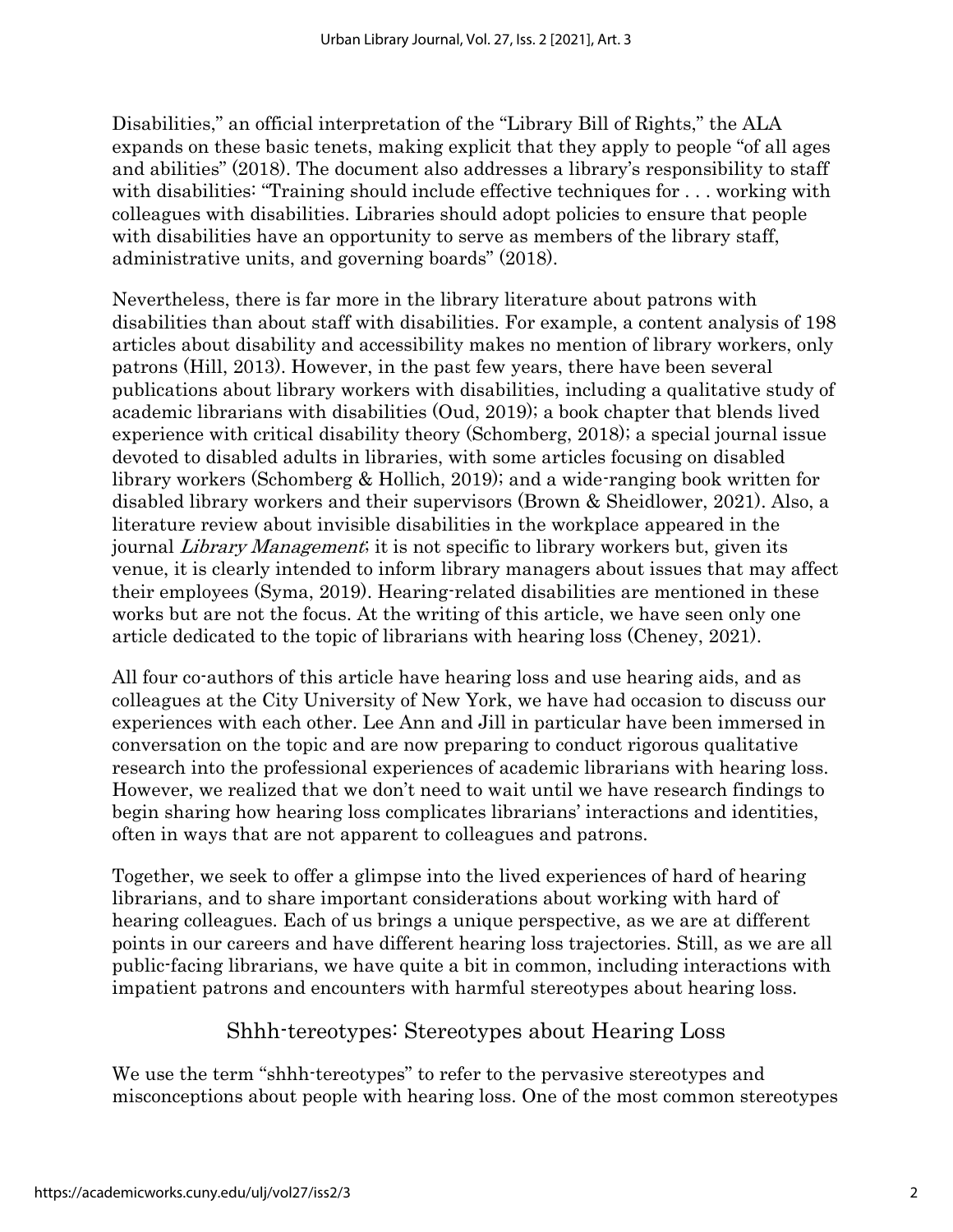about hearing loss is that it is almost always connected to aging, which can lead to disbelief or dismissal when younger people say or otherwise signal that they're hard of hearing. Also, a common misconception is that simply speaking loudly should make it possible for hard of hearing people to hear and comprehend what's been said. Further, many people mistake hearing loss for lack of intelligence, lack of attentiveness, aloofness, rudeness, or lack of caring.

Misconceptions about hearing aids abound as well. These include the belief that hearing aids give users normal hearing and fully resolve the challenges associated with hearing loss. They are wonderful and essential devices, but life with hearing aids sounds different from life with normal hearing. Also, there is a largely unquestioned attitude that a smaller or more easily obscured hearing aid is a more desirable hearing aid. Indeed, many hearing aid brands boast that their products are nearly invisible, implying that hearing aid users should want to hide their disability.

The challenges created by stereotypes about hearing loss are compounded by the stereotype of libraries as quiet spaces where librarians shush patrons who speak above a whisper. Attitudes within the profession factor in as well. For example, librarianship is a service-oriented profession, and there is, rightly, a shared commitment to providing excellent and equitable service to all patrons. However, there has historically been far less interest in the needs of library workers with disabilities. Thankfully, this is changing—in addition to the recent publications about disabled library workers cited above, the discussion is being advanced on Twitter, often with the #CripLib hashtag.<sup>1</sup>

### What's Missing from the Stereotypes?

In addition to misconceptions that require correcting and stereotypes that need resisting, there are some key facts about hearing loss that aren't widely known among people with normal hearing. For example, for those with hearing loss, even just one-sided hearing loss, making meaning from sounds requires extra work and often a little extra time. And that extra cognitive load causes fatigue.

Also, with or without hearing aids, hearing loss makes it difficult to pick out foreground noises from background noises, and difficult to determine the location of sounds. Also, it's counterintuitive but true: people with hearing loss often find loud noises especially unpleasant or uncomfortable. Further, hearing loss is often

<sup>1</sup> The hashtag #CripLib combines "crip," which is short for "cripple" and refers to disability culture and pride, and "lib" for "libraries." The hashtag is used on tweets addressing the "intersection of disability and libraries," particularly during monthly Twitter chats on the subject [\(https://criplib.wordpress.com/\)](https://criplib.wordpress.com/).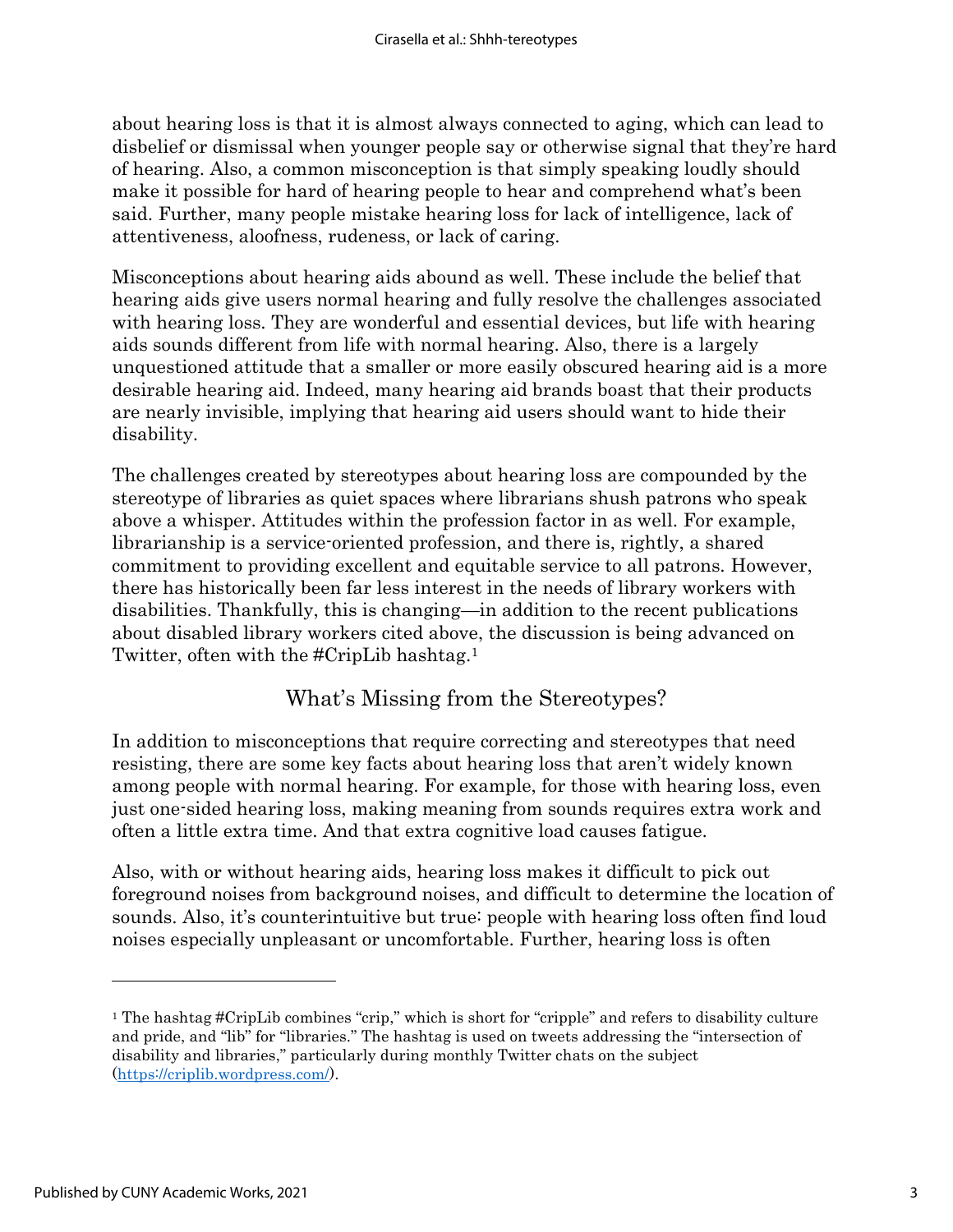accompanied by tinnitus, the sensation of ringing, buzzing, or other sounds that aren't actually there. And, adding insult to injury, tinnitus itself can interfere with hearing—sounds need to be clear enough to distinguish from the tinnitus.

Many people are also unaware that hearing aids are generally not covered by medical insurance—in the United States, they're usually considered optional, sometimes even classified by insurance companies as "cosmetic devices." Further, hearing aids have varying levels of technological sophistication. A simpler, less expensive hearing aid may work wonders for one person but be almost useless for another. Offhand comments that someone should get hearing aids are rarely made with a full understanding that the appropriate aids might be very expensive, often prohibitively so. Unfortunately, such comments are also rarely made with kindness.

Relatedly, as much as people might theoretically know that looking "normal" does not mean that someone doesn't have a disability, in practice many people fail to account for the possibility of an invisible disability. Similarly, they may not appreciate that disclosing a disability or asking for an accommodation can be a difficult thing to do.

### Our Hearing Stories

Lee Ann: My hearing loss is hereditary, and my father, grandmother, and greatgrandmother all used hearing aids. I've used hearing aids for over 15 years. My hearing was never perfect, and I was already failing hearing tests in elementary school. I knew from my relatives' experiences that my hearing would deteriorate over time and that I would need hearing aids by the time I was 30, just as my father did. My hearing loss is not uniform, and my audiogram, or visualization of my hearing test, shows that I have moderate to severe loss in both ears, across all frequencies. In short, if I'm not using my hearing aids, speech is very hard for me to hear and comprehend. As I'm deaf on certain frequencies, or tones, I simply cannot hear some speech and sounds. Lower voices are troublesome for me, and I miss words or even stretches of conversation depending on the rise and fall of the speaker's voice. Ironically, I hit my breaking point when I was a notetaker for disabled students as a postgraduate in Liverpool, England. It wasn't that I couldn't understand the lecturers' accents but that I could no longer hear well enough to comprehend the speakers in the lecture hall, no matter where I sat.

**Jill:** My hearing loss happened suddenly in 2015. From one day to the next, my leftside hearing cut out—not entirely but quite drastically. At the same time, tinnitus, or a persistent ringing in the ear, kicked in. As it happened, the hearing loss and tinnitus were my first two symptoms of a brain tumor known as an acoustic neuroma or vestibular schwannoma. The tumor was removed, but the hearing loss and tinnitus will always be with me. I use a hearing aid on my left side, which helps not only my hearing but also my tinnitus, as tinnitus fades when auditory signals to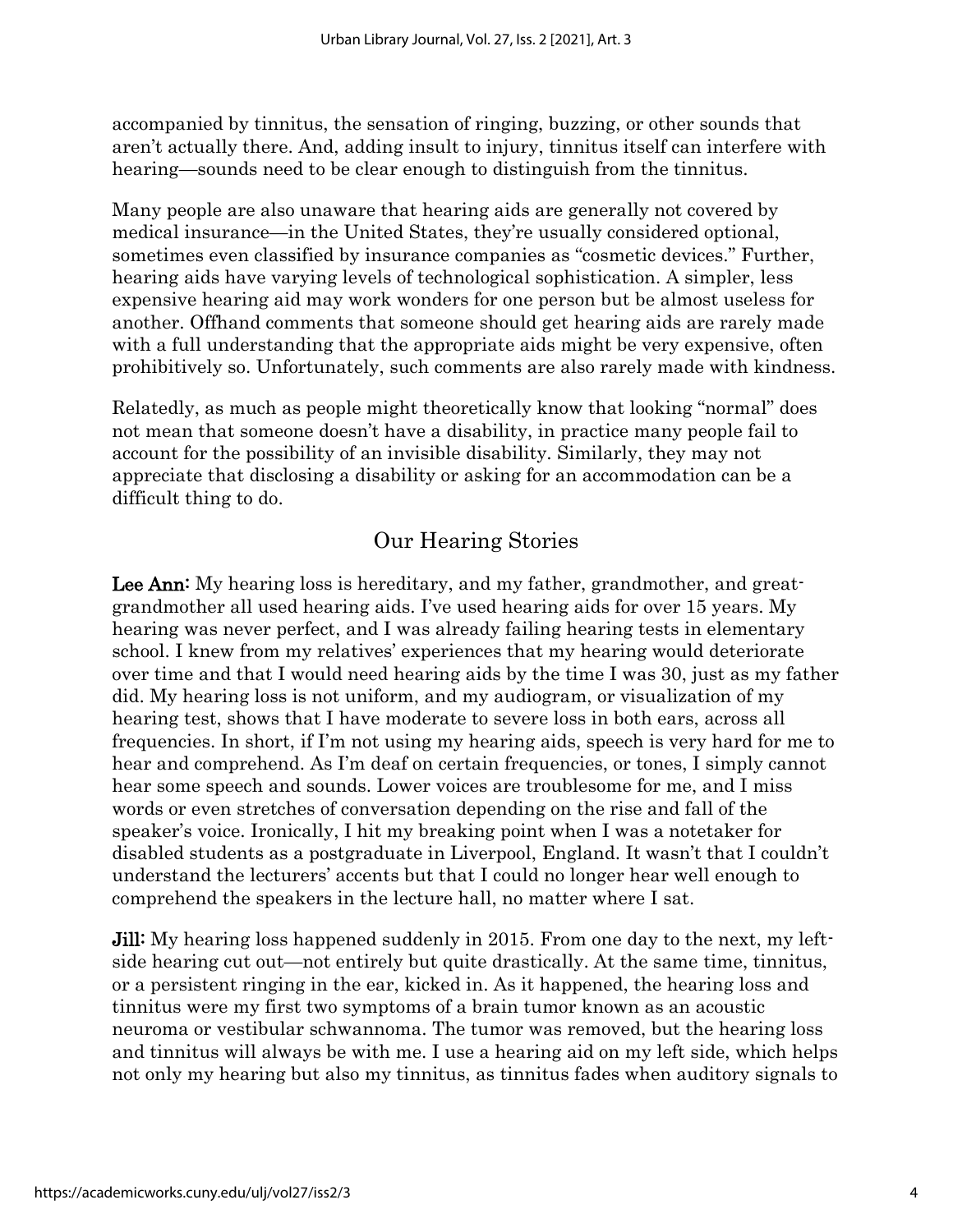the brain improve. But when I'm not using my hearing aid, I hear an incessant, infernal high-pitched tone, which further complicates my hearing.

Monica: My hearing loss was gradual over many years and wasn't perfect even when I was a child. Likely, most of my hearing loss was the result of not wearing earplugs at concerts and when playing music—I grew wiser about using earplugs far too late. I realized my hearing had become a problem when I noticed that I couldn't hear the higher-pitched birds when birdwatching. I also couldn't hear my fellow birders when riding in cars with them. At work, my hearing loss became very concerning when I couldn't hear my colleagues in meetings. Ironically, I also switched my functional job over to instruction and reference from technical services and electronic resources around the time my hearing loss became especially pronounced. I went for my first audiology test almost ten years ago and found out that my hearing loss was mostly in high registers but serious enough that I was advised to get hearing aids. I got my first hearing aids in 2015, and they've been helpful, but only so helpful, at work and in louder social settings where I often struggle to hear. I'm excited about getting a new set of hearing aids this year because I understand they have much better technology.

Bill: My hearing loss was typical of that associated with aging. Having been plagued by hearing infections since childhood, I began having my hearing tested fairly regularly beginning in my early 30s. The hearing tests revealed that I was gradually losing high-frequency tones. As time went on, I realized that I couldn't hear people, most often women, whose voices were in a higher register. Hearing tests in my late 40s revealed that I was losing frequencies in the lower registers as well. Because the hearing loss was so gradual, I didn't really notice a problem, except at meetings. It was only in the last few years before my retirement in 2018 that I found I also had difficulty hearing the students in the English and reading courses I taught in addition to my work as a librarian.

I started using hearing aids in 2016, and while they weren't perfect, they were helpful. I should have gotten them three to five years earlier. Perhaps, part of the reason I waited was the expense. The first hearing aid I purchased cost around \$2000: I paid \$1200 and the hearing aid benefit provided by the union covered \$800. Since then, however, the union benefit has improved greatly. The two hearing aids I'm currently wearing didn't cost me anything out of pocket. With the price of hearing aids coming down, I hope cost will become less of an obstacle for everyone, whether or not they have a hearing aid benefit.

# Hearing Loss at Work

#### Hearing Loss at the Reference Desk (Lee Ann)

As a reference and instruction librarian, I spend a fair amount of my time at the reference desk helping students or doing in-depth research consultations by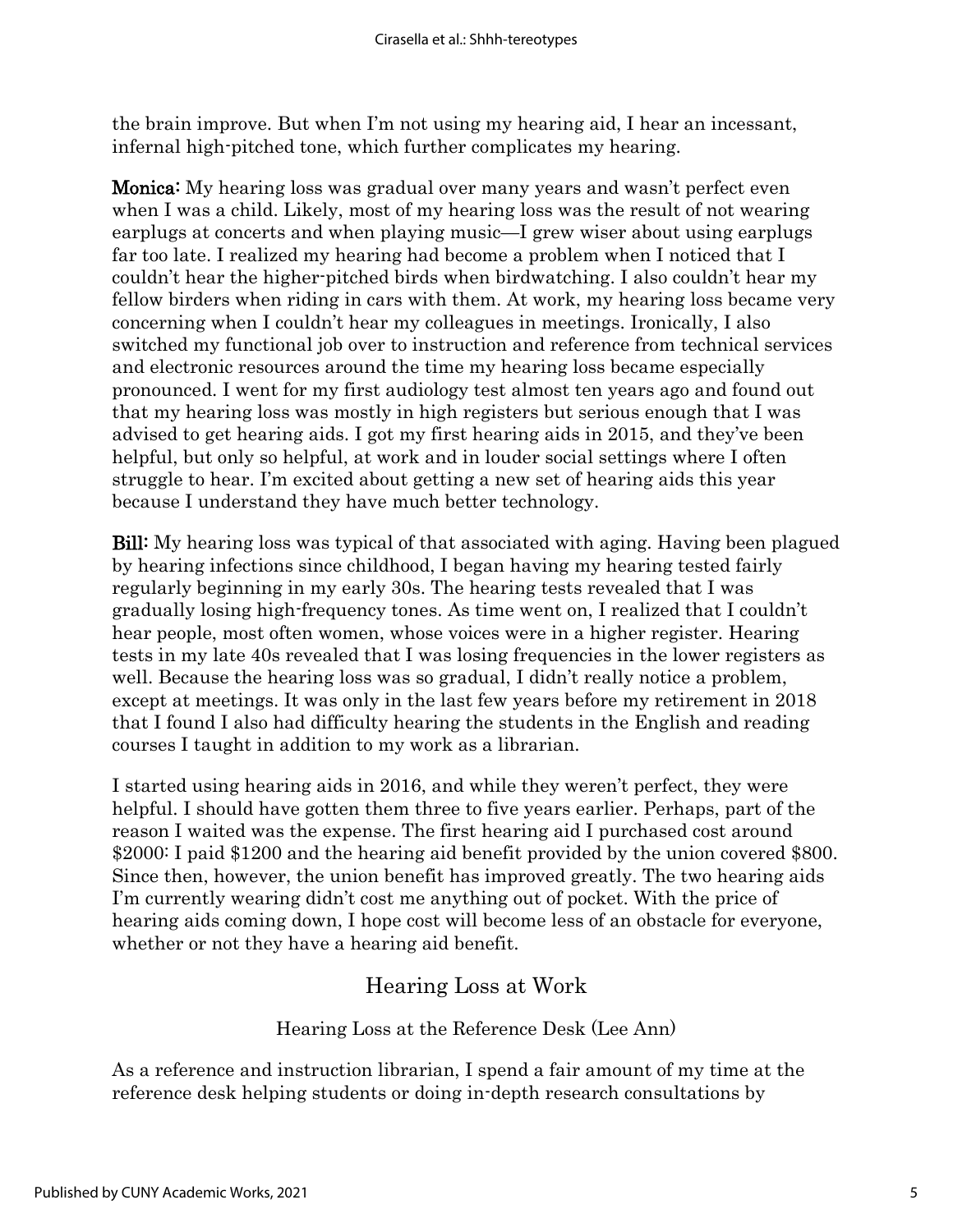appointment. At our library, the reference desk also doubles as a computer assistance desk and is in a high-traffic area. Contrary to the stereotypes regarding libraries, our library is noisy and there is a lot of ambient noise that carries, from students conversing at the printer stations or on their way into a class in the auditorium adjacent to the reference desk. When I'm helping someone at the reference desk, I often must pause our interaction when the background noise swells. My hearing aids amplify not just the patron's speech but also all that other noise, and I can't parse out what is being said. If the reference interview feels like it may take a while, and I'm not the only librarian at the desk, I often take the student into the classroom adjacent to the desk so I can hear well. This isn't always possible, but when it is, it allows me to work with the student more effectively. I'm at the point now where I feel comfortable enough to be open with patrons about my hearing loss, hearing aid use, and difficulty in noisy situations.

Our library has an open-plan office for the reference librarians, so I do not have a private and quiet space to meet with students. For reference appointments, we have designated consultation stations in the open computer lab area near the reference desk. To avoid having to negotiate in-depth reference consultations at these consultation stations, I book the classroom for reference appointments whenever possible.

Phone reference is quite difficult for me—if the phone rings and I'm the only available person at the desk, I need to take my hearing aid out, make sure I don't drop it, place it down, and then pick up the phone and turn up the volume on the handset. Though my hearing aids are supposed to work with the phone, they actually don't. I can hear better if I take one aid out and turn up the phone volume, but if there's a lot of background noise, or if the call is breaking up or there's noise on the caller's end, I can't make out what the person is asking. The call becomes a litany of "Sorry? Pardon? Can you repeat that? Sorry? Sorry, I am hard of hearing..." Thankfully, my colleagues will answer the phone when they are on the desk with me, sparing me and the caller an anxious and possibly frustrating interaction.

Even with hearing aids, I can't hear sounds coming from behind me, so if our assistant is at the other side of our circular reference desk and we have our backs to each other, they need to get up and tap me to get my attention. This of course places the burden on them to get my attention, which may be uncomfortable for them. Even though I've told them it is okay to tap me, they may not want to touch a coworker. I must always explain to new staff members that I'm hard of hearing and that I'm not ignoring them but truly can't hear them if I'm not facing them.

Furthermore, when the library's emergency door alarms go off, I either can't hear the alarm or can't tell which direction the sound is coming from. Many times, a patron has come up to me and said, "Can you please turn off the alarm?" and I have bewilderedly responded, "The alarm is going off?" Often, they look at me as if I am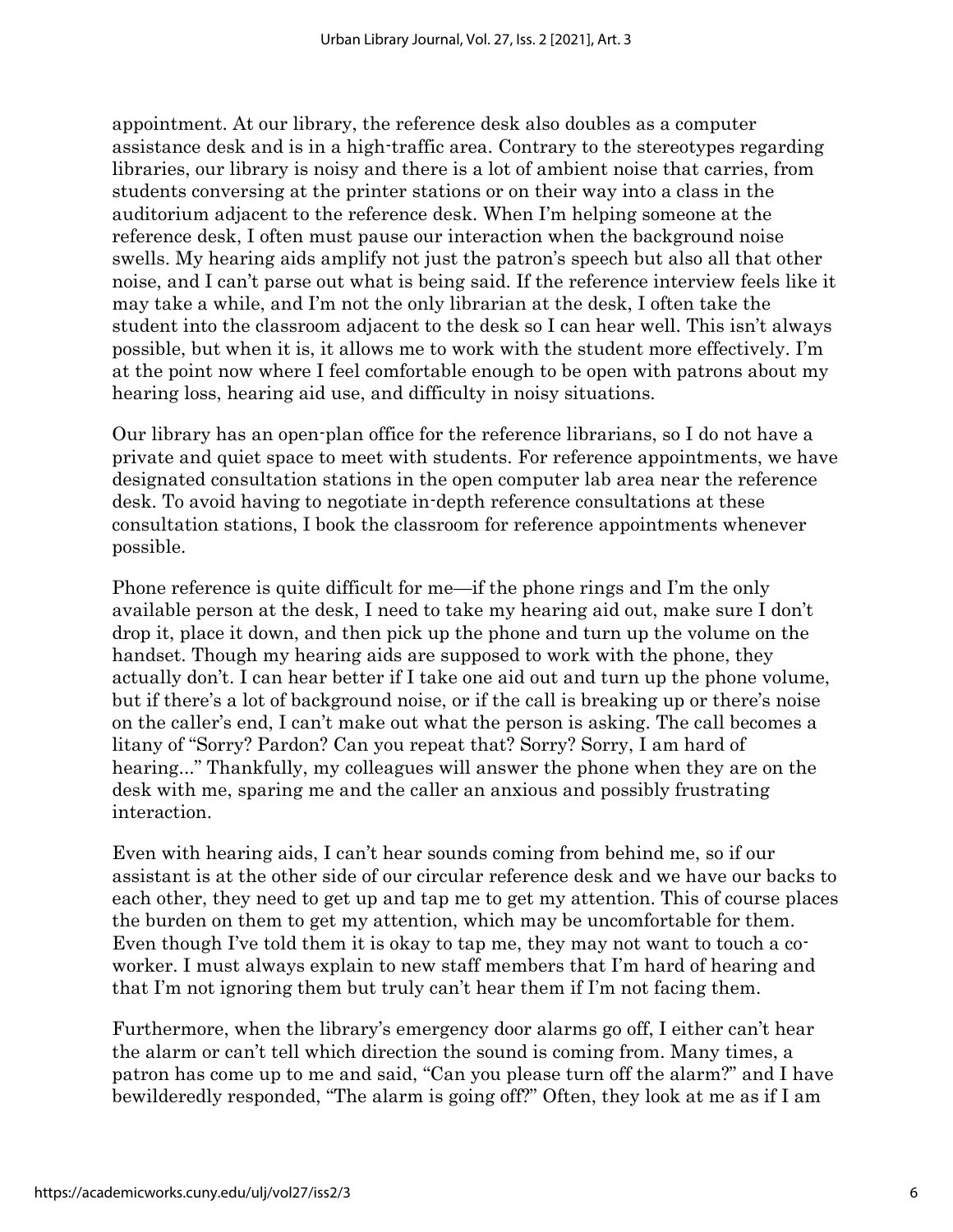joking or being rude, or they are in total disbelief that I truly cannot hear the alarm. This is one example of how the stereotype of "looking too young" for hearing aids complicates interactions at the reference desk.

To prevent additional complications, I began to keep hearing aid batteries stashed at the reference desk, so a dying battery during a reference shift doesn't send me racing to my office desk for a new one. When the battery is running low, the aid beeps (only audible to me) every couple of minutes until I change the battery, or the hearing aid turns off when the battery runs out. This beeping interferes with hearing and makes it even harder to focus on what someone is saying. I don't always remember to take extra batteries with me to teach, though—and this mistake has caused me to have to choose between teaching with one functional ear and stopping the class to run down the hall to the office to get a new battery. Neither option is ideal, of course.

#### Hearing Loss and Face-to-face Instruction (Monica)

Lee Ann mentioned the problem of hearing aid batteries dying during teaching, which is quite a disconcerting experience. Unfortunately, my office is not close to the library classrooms, so, unlike Lee Ann, I don't have the option of excusing myself for a quick dash down the hall. Thankfully, this has happened to me only a couple of times. As to the conditions for our face-to-face instruction, the rooms where I often teach can be loud. Our main classroom gets incredibly overheated in the winter, and we have to run a fan on high to make the room bearable. Needless to say, the fan makes hearing very, very difficult. Our other classroom has intense white noise due to air blowers and partial walls. The sound reminds me of being on an airplane. Over time, I've learned to avoid doing workshops in that space.

My teaching style includes providing discussion prompts, sharing student research topics, as well as general Q & A. This involves soliciting information from students. I've learned that moving around the room to get closer to the speaker helps me hear questions and responses. Many students have accents, mumble, or speak softly, so this strategy is especially needed in one-shot instruction sessions where I have not met the students before and am not acclimated to how they communicate. Over time, I learned to position myself in the middle of the room, which helps in terms of facilitating movement to hear better. As do many instruction librarians, I especially like working one-on-one during one-shots. I appreciate being able to clearly hear and communicate with students. For me, this takes on a special meaning. Unfortunately, teaching can really tire me out. I recently realized that this is a result of the cognitive load of struggling to hear.

How I began to disclose my disability more publicly during teaching begins with my friendship with one of our English instructors. We're candid with each other, and she told me she noticed my behavior of getting very close to her students when I am having difficulty hearing them. When I was teaching one of her classes, she called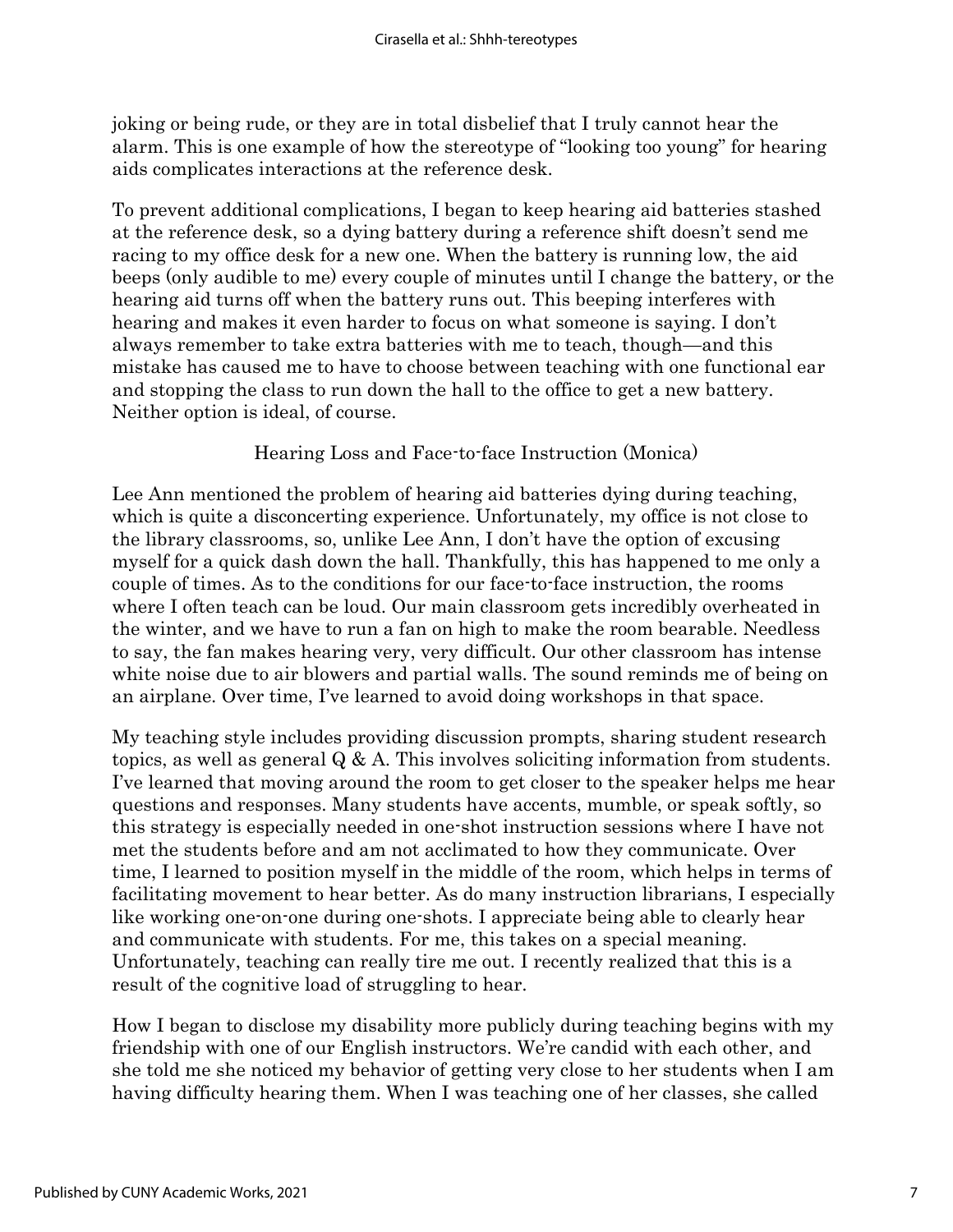me over and said, "Can I have a little chat with you after the workshop is done?" After the class, she said, "Monica, you know the students might find it kind of creepy when you get so close to them. You should just announce that you have a hearing disability, ask them to talk as loudly and clearly as possible, and tell them you may need to move close to them to hear them." This was a pretty amazing moment: I felt I was given permission to do something that I had been reticent about. And that's when I began telling my classes that I'm hearing impaired and asking students and instructors to please be kind and speak loudly and clearly.

I feel that disclosing my disability benefits students. I'm making myself more vulnerable to students, which may help them feel less uncomfortable with the power dynamic between us. Many students themselves have visible or invisible disabilities, and my disclosure models positive behavior to students who might not speak up about their own disabilities. I'm still practicing openly disclosing my hearing loss, whether it's in social situations or professional situations with colleagues.

In terms of online instruction, I love teaching on Zoom because I can always hear the students and their instructors. It's wonderful to be able to control the volume as well as have the option to communicate via chat. On Zoom, I teach with PowerPoint, which I do not use in routine face-to-face one-shots. I use slides to share discussion prompts and questions. Most students are very uncomfortable speaking up, whether in person or in remote instruction. When I invite them to use chat to respond, the experience has been quite successful. Although Zoom is far from ideal for teaching search strategy, it works well for the more conceptual aspects of information literacy instruction and eases many communication barriers.

Hearing Loss and Meetings (Bill)

My first realization that I was having an issue came during meetings, particularly when listening to people whose voices were in a higher range. I found various ways to accommodate my disability—for instance, by sitting near the person I had the most trouble hearing. This worked for a long time.

However, maybe five or six years before my retirement, I realized I needed a new approach. One thing I did was buy a hearing assistive device at RadioShack. This proved particularly useful for small group meetings. (It also worked well for off-Broadway productions in smaller venues that did not provide the assistive listening headsets generally available in Broadway theatres.) However, it did not work well for larger auditorium venues like the one used for our faculty senate meetings.

As I served both on the faculty senate's steering committee and as a representative from the library department, I needed to listen closely to the proceedings and report on them at our monthly department meetings. This was challenging not only with my initial hearing assistive device but also with my hearing aids, as they work best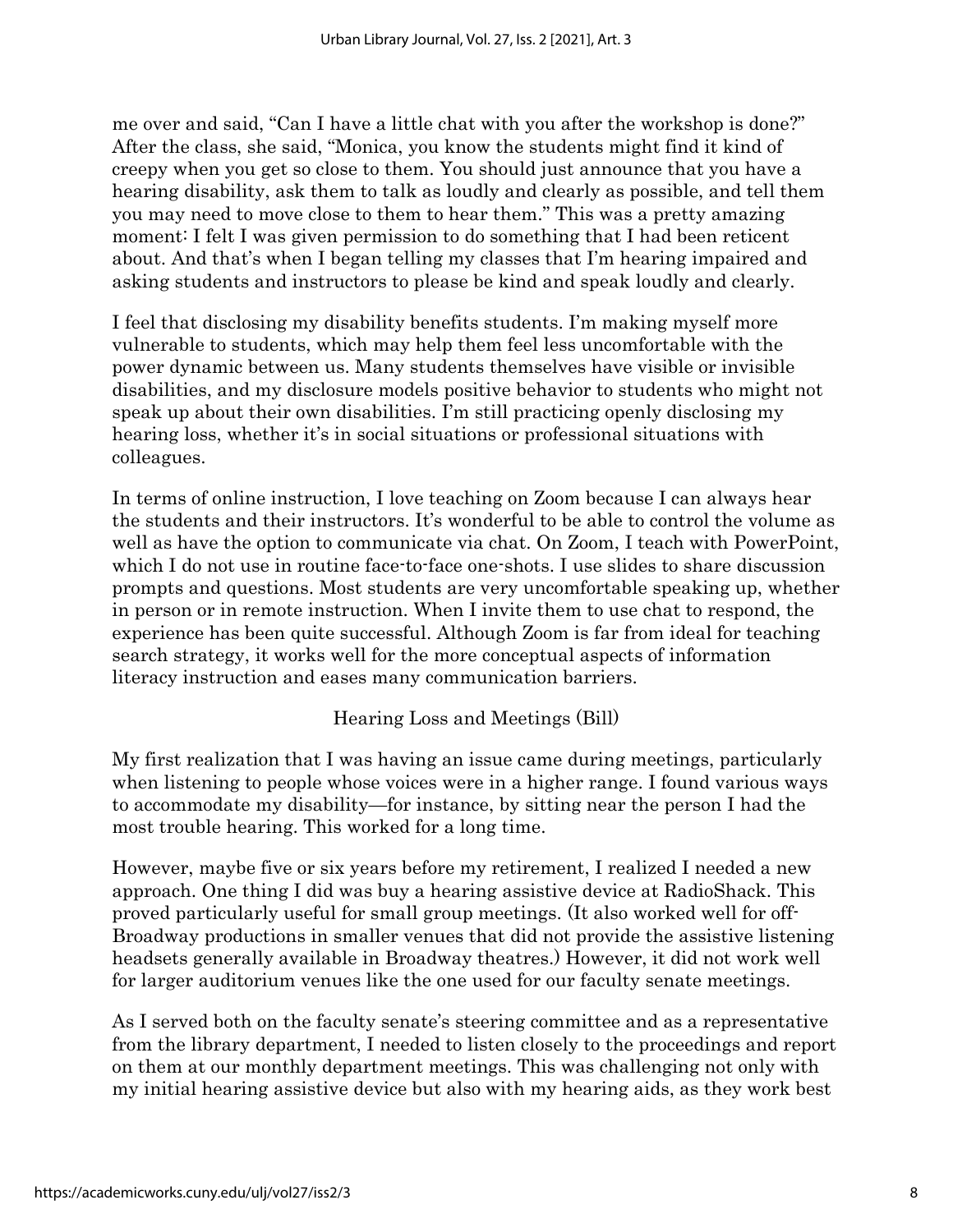at a range of about eight feet. They failed to capture the questions and comments from speakers throughout the auditorium. I found the answer in a small Olympus digital recorder. It allowed me to record the meeting and upload the recording to my computer, where I could review parts of the meeting as necessary, take notes, and prepare my report. The recorder served as a real godsend for me in the last few years before my retirement.

Benefits and Complications of Remote Work (Jill)

I worked remotely full time for 18 months due to the Covid-19 pandemic, and at the time of writing am transitioning to a hybrid schedule. Like many people who work from home, either on a permanent basis or temporarily due to Covid-19, I have a complex mix of feelings about working remotely. But as it relates to my hearing, working from home is fantastic, for several reasons.

On Zoom, I can do research consultations looking at the patron rather than sitting side-by-side with them at a computer. Like most people with hearing loss, I am not trained in speechreading but tacitly understand how people move their mouths when they make different sounds. Having facial information to augment the audio input aids my comprehension significantly. Similarly, during meetings I am face-toface with everyone who has their camera on—there's no need to carefully choose a seat so that everyone will be on my good side. And all Zoom accounts now include a closed captioning feature, which isn't perfect but is good enough to assist me, and seems to be getting better as time goes on.

Different people have different preferences based on the nature of their hearing loss, but I always choose to wear earphones when I'm on Zoom. I can't wear my hearing aid at the same time, but the earphones pipe sound directly into my good ear, which somehow, for me, makes the sound more immediate and easier to process. I don't get much benefit from the earphone in my left ear, but there are two earphones, and I tend to wear them both, just because it's a nuisance to have one dangling.

Of course, there's sometimes internet glitchiness on my end or someone else's. Audio and video gaps are troublesome for everyone, but lost and clipped words are more troublesome for those with hearing loss, for whom some words are already lost and clipped, even when the audio is perfect. Still, on balance, I do better with unmasked interactions over Zoom than I do with masked and distanced interactions in person.

Also, as I have some additional neurological problems caused by my brain tumor, I have appreciated not having to go through the vestibular obstacle course and auditory assault of taking the subway, navigating the 34th Street subway station, and negotiating the crowds around the Graduate Center, which is across the street from the Empire State Building. I was always aware that my commute was hard on my brain and balance system, but my time working remotely helped me understand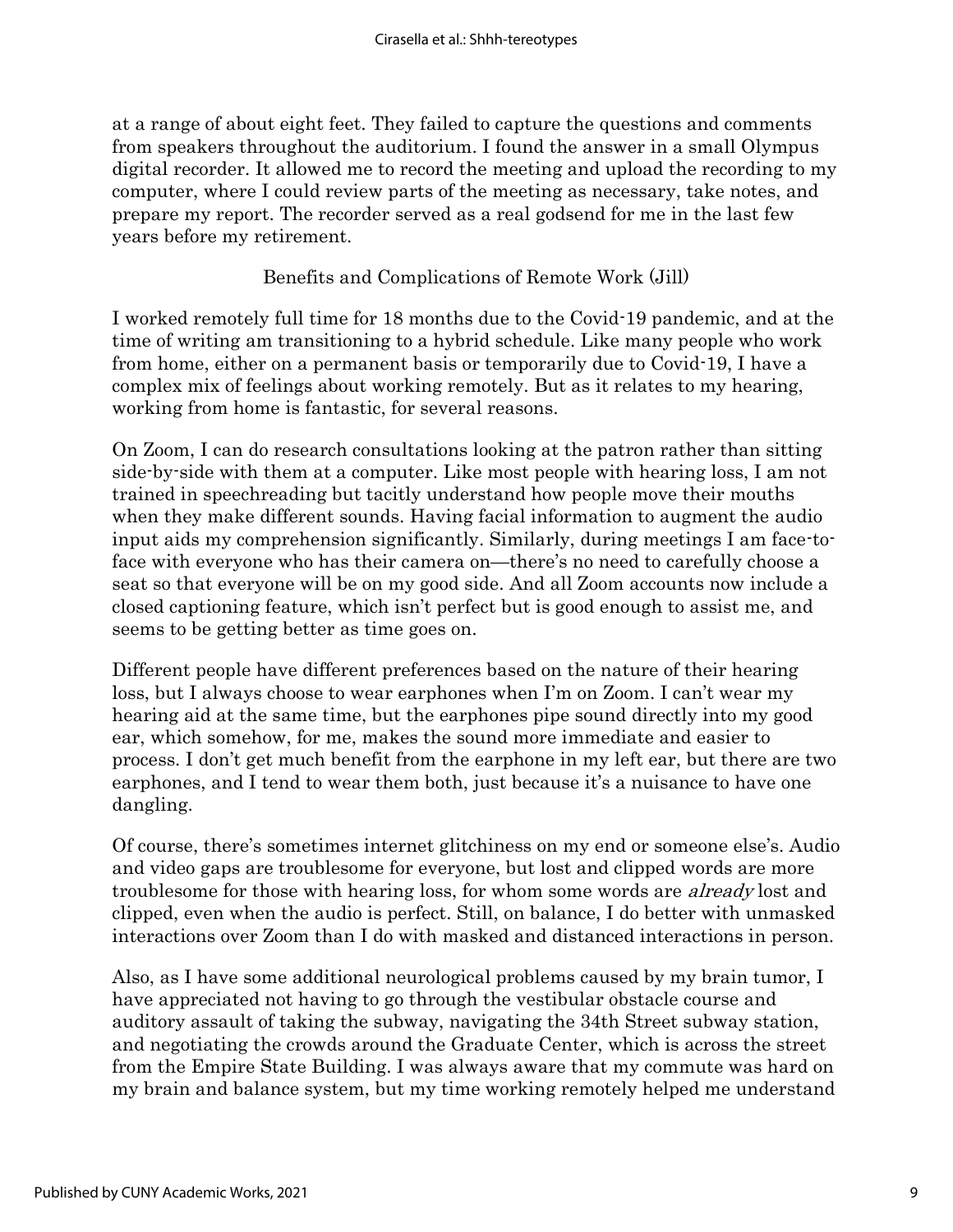just how grueling it is. When I don't commute, I feel much better: less drained at the start of the workday, less fatigued overall, and less beset by headaches.

Of course, working from home has some downsides too. My eyes and vestibular system can't handle spending all day on screen. At some point, my vision starts to swirl and reading becomes difficult. I'm currently experimenting with text-to-speech tools so I can listen to readings or listen while I *also* read. Even though my hearing is compromised, I can still absorb things by listening when I can no longer absorb them by reading.

As I prepare to return to on-site work, I find myself quite anxious—both for pandemic-related reasons and because of how hard it will be to hear in-person reference patrons. If both the patron and I are wearing masks and there's a plexiglass barrier between us, communication could become quite difficult, especially given that our reference desk arrangement puts patrons on my bad side. I will do my best to provide high-quality reference assistance at the reference desk, but I am aware that I may need to request some kind of accommodation—possibly a dispensation from in-person reference, or possibly some kind of assistive device.

#### Discussion

As our panel discussion progressed and we answered questions posed by both audience members and each other, the relationship of fatigue and cognitive load came to the forefront. The extra work our brains must do to process what we are hearing (or not hearing due to hearing loss) often causes fatigue. We may become exhausted after teaching, doing a reference desk shift, or attending conference presentations, due not only to the physical exertion but also to the added cognitive work we do to parse out and comprehend speech. For example, Lee Ann mentioned that she has anxiety about taking minutes at department meetings; she worries about missing what's said and about taking longer to process what she hears. Monica noted that conferences can be particularly draining for those with hearing loss. Many spaces don't have microphones, and in those that do, many speakers refuse to use them, saying either that they'll just talk louder or that they have loud voices and don't need a mic. In these situations, with the delay in our brains processing what we hear and trying to make sense of garbled sounds, we find ourselves constantly playing catch-up. All the cognitive work involved in straining to hear presentations, interacting with other attendees, and dealing with background noise throughout can cause overwhelming fatigue.

During the discussion, it also became clear that each of us is becoming more comfortable with disclosing our needs rather than hiding that we use hearing aids. For example, in the library classroom, Monica and Lee Ann both start their lectures by telling students that they're hard of hearing and may need to ask them to speak up or repeat themselves. By disclosing that we are hard of hearing, we are also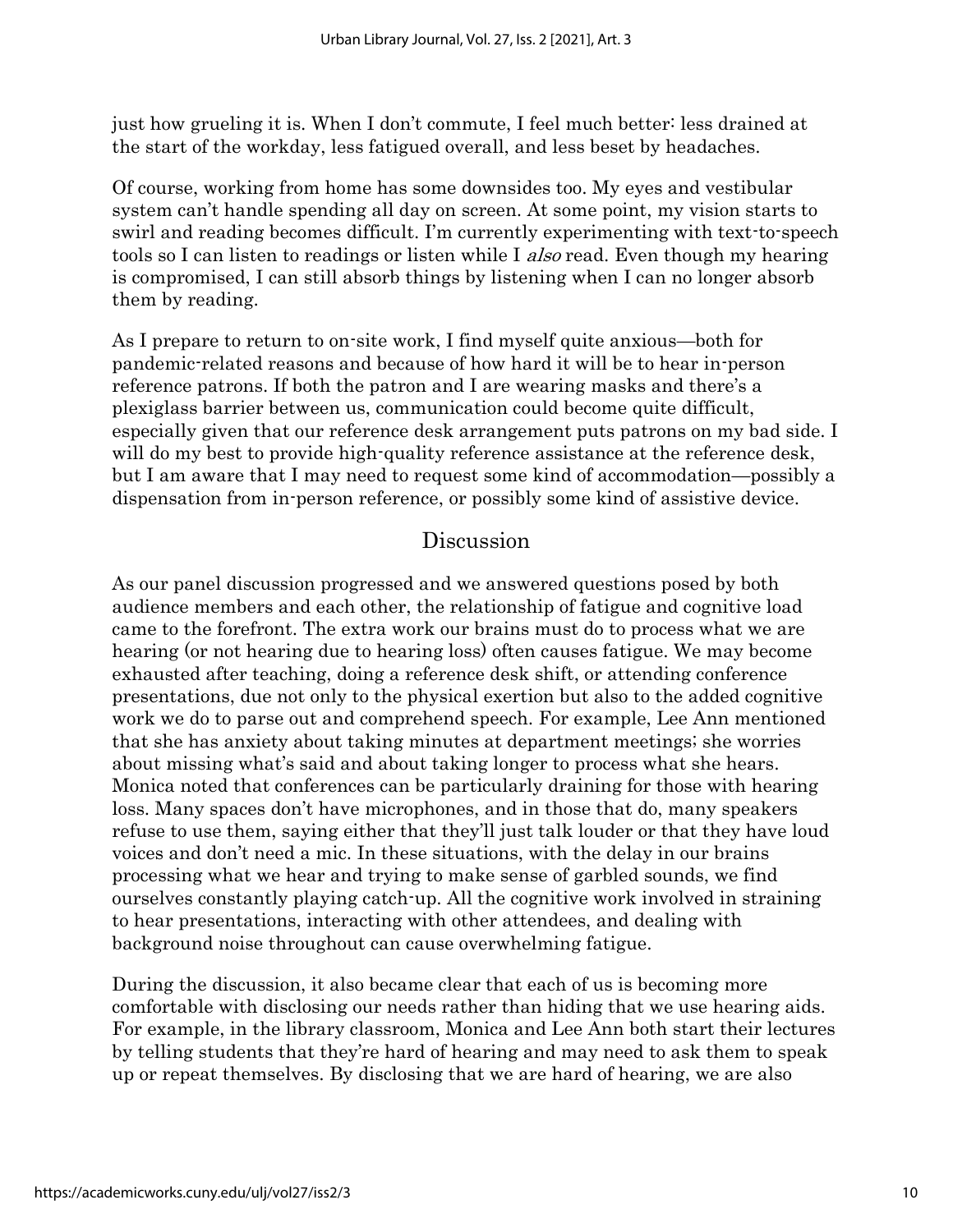modeling to students that they need not be ashamed of disabilities and should not be afraid to ask for accommodation.

Prior to obtaining hearing aids, we did not realize how much effort we were exerting to adapt to our hearing loss. This lack of awareness can lead to delays in acquiring hearing aids. Also, hearing aids are expensive, so one may delay getting them due to the monetary outlay. Though inexpensive amplification products exist, not all hearing loss can be addressed with these devices. For moderate to severe hearing loss, simply amplifying sound is not a solution and more sophisticated hearing devices are necessary. They can be programmed to address an individual's hearing loss across all frequencies and must be dispensed by an audiologist. As hearing aid users, we are grateful to our union at CUNY for providing excellent coverage for hearing aids.

If you do not have hearing loss but have colleagues who do, we encourage you to reach out to your colleagues and gently ask what they may need. Please do not assume they are aloof or rude if it seems they are not hearing you—they are not ignoring you intentionally! It may truly be that they cannot hear you depending on where you are positioned, or that they do not realize you are talking to them. They may need you to get their attention before addressing them one-on-one or in meetings. Please afford them the benefit of the doubt. If you are not sure if your colleague is hard of hearing, reading their body language can be helpful in determining if you were heard. Kindness and consideration on both sides can go a long way for both you and your colleague.

#### Conclusion

The purpose of our panel was to draw attention to stereotypes that exist regarding libraries, librarians, and hearing loss. Our conversation highlighted ways we each have managed our hearing loss at work, and how our hearing loss affects our work. We wanted our conversation to encourage others to participate and share their experiences. As this panel was on Zoom, we could also take questions via the chat, and we had both a spoken conversation and a textual conversation running concurrently. Because the LACUNY Institute was online and attendance was not constrained by geography, our panel attracted attendees from across CUNY and beyond, and we made connections with other librarians with hearing loss. We have stayed in touch and shared resources with these other librarians. We can support each other with seeking accommodations, managing challenging situations, finding audiologists, and understanding hearing aid benefits. This panel was a successful first step in finding and growing a support network of library workers with hearing loss within CUNY libraries and farther afield.